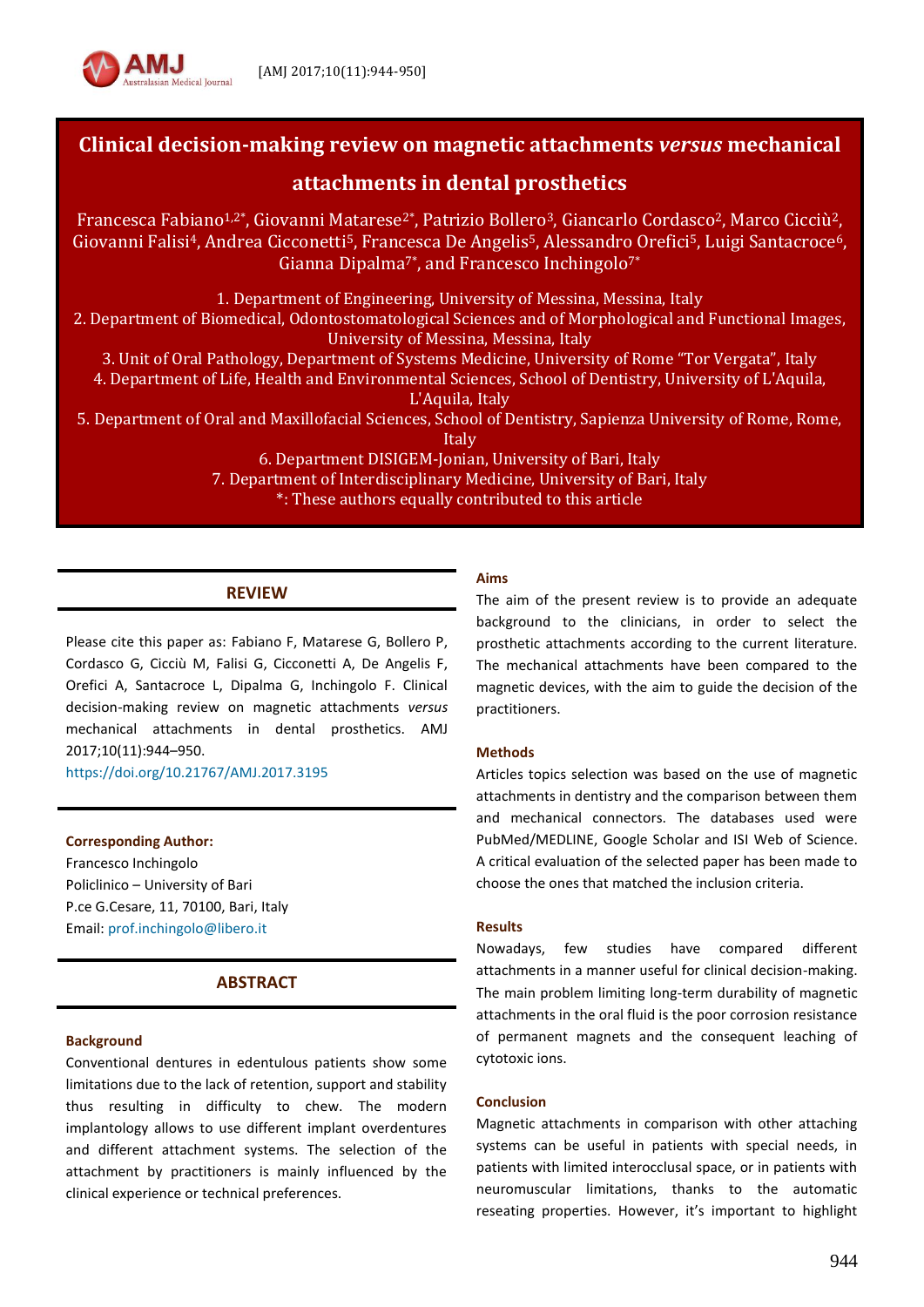that the mechanical attachments still represent the best choice in common conditions requiring dental prostheses.

#### **Key Words**

Magnetic appliances, mechanical attachments, overdentures

## **What this review adds:**

#### **1. What is known about this subject?**

Nowadays, there are still controversial opinions concerning the effective corrosion resistance of magnetic attachments, despite such appliances could be important in some clinical cases.

### **2. What new information is offered in this review?**

A wide excursus on permanent magnets, corrosion behaviour, magnetic properties, biocompatibility and the use of magnets in prosthodontics have been carefully discussed in this review.

### **3. What are the implications for research, policy, or practice?**

Prostheses are crucial in oral rehabilitation. The right choice could prevent the inflammatory conditions related to local trauma and preventing the articular damages due to not correct chewing.

### **Introduction**

Magnetic devices have been introduced in dentistry since the  $1960s<sup>1</sup>$  both for orthodontics and prosthodontics applications. The main problem limiting their long-term durability in the oral fluid is the poor corrosion resistance of permanent magnets and the consequent leaching of cytotoxic ions. This infamous occurrence has marked the use of magnets in some parts of the world such as in North America.<sup>2-4</sup>

For this reason, nowadays magnetic systems are used only in prosthodontics by encapsulating them in a stainless-steel cap through a laser-welding technique. However, there are still controversial opinions concerning the effective corrosion resistance of this covering technique, moreover its manufacturing cost exceeds significantly the one for magnets.

Despite data about corrosion behaviour, magnetic force and biosafety should be of primary interest for the use of permanent magnets in dentistry, a systematic analysis of different parameters lacks in the present literature other than the advantages in the use of this system in comparison with conventional ones. $5-8$ 

For these reasons a wide excursus on permanent magnets, corrosion behaviour, magnetic properties, biocompatibility and the use of magnets in prosthodontics in comparison with conventional ones have been taken into account and carefully discussed in this critical review.

#### **Data sources**

Magnetic attachments systems have been taking into account as the main focus of our literature research and thus the articles which were centred on comparison between these systems and the conventional ones were also analysed. The keys words used have been selected in order to provide a larger information overview on the magnetic properties and advantages/disadvantages in the use of this system.

Examples of keywords combinations are: magnetic dental attachments, conventional prosthetic attachment, magnets in dentistry. The databases utilized were Google Scholar, PubMed/MEDLINE and ISI Web of Science from 1960 up to 2016.

#### **Resource selection**

Based on the previously selected search engines, we found 1,724 articles matching the relevant keywords. According to PRISMA flow diagram, we evaluated all these articles in details. 472 articles were removed from our selected paper, as their title described topics out of our interest. After having analysed the abstract of the remaining papers, 105 of them were also excluded, since their findings were judged not interesting and/or not relevant to the scientific community. Finally, we have read the full-text of the remaining articles, focusing our attention on the methods section: from this list, we removed 97 articles, mainly because they showed methodological bias affecting the overall reliability of the research (Figure 1).

#### **Review**

#### **Permanent magnets and magnetic properties**

Magnetism is a physical phenomenon and a form of energy that can be either static or time varying, and originated from the electromagnetic interaction of particles and from the spin of each electron.<sup>2-4</sup> In particular, electrons by moving their charges around their nucleus generate a magnetic field. $5,6$  When the electron spin of these atoms aligns to form a domain they produce a magnetic material. When a magnetic material is easily magnetized or

demagnetized and need only low fields to reach saturation, it is termed as "soft" on the contrary when it is able to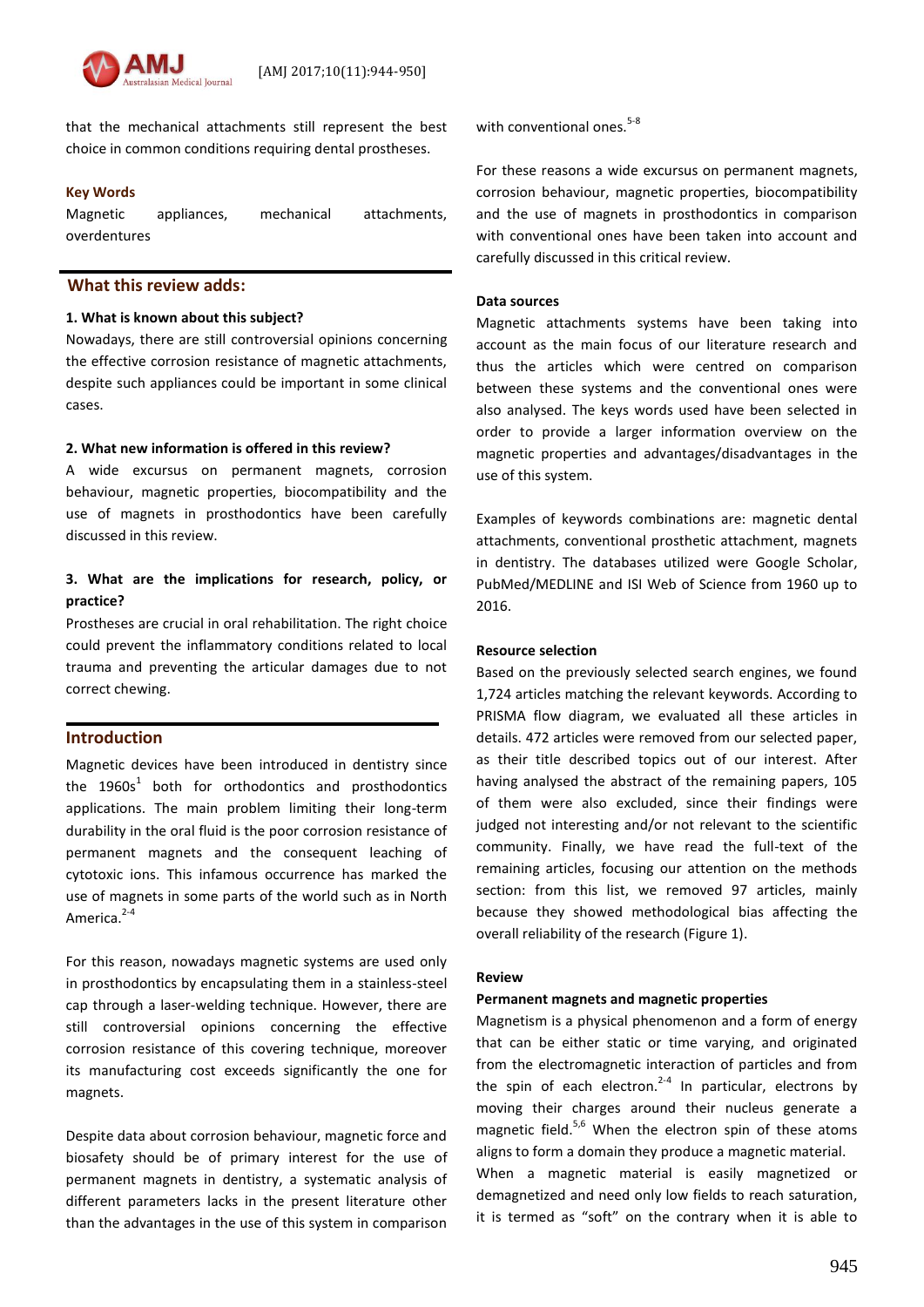

retain magnetic properties after large fields are applied and it is made by permanent magnets, it is defined as "hard". $8$ When the applied field is removed a hard material retains a certain quantity of magnetization which can be reset to zero by applying an equal but opposite field.<sup>8</sup>

Three typologies of magnetic materials can be identified: diamagnetic, paramagnetic and ferromagnetic materials.<sup>9</sup>

Magnetic field is a vector which possesses both magnitude and direction. Static magnetic fields exist around ferromagnetic or permanent magnetic materials and have been used in dentistry for more than 50 years. $^{10}$  Over this period magnets were widely spread among clinical practitioners. However, their use as safe clinical device is controversial due to corrosion, magnetic field scattering around the tissues, poor magnetic properties and large  $size.<sup>11</sup>$ 

Magnetized permanent magnets are in a thermodynamically metastable state whose stability is dependent, for example, by nucleation of reverse domains and depinning of domain walls. These non-equilibrium processes are strictly linked to the microstructure of the compound.<sup>12</sup>

#### **Magnets in prosthodontics**

Conventional dentures in edentulous patients show some limitations due to the lack of retention, support, stability and thus causing difficulty in chewing (Figure 2).

Different options are available in the prosthetic treatment of these cases such as complete denture or an implantsupported prosthesis.

For implant overdentures, different attachment systems can be utilized in order to increase retention and stability of the denture. $^{13}$  They can be classified in bar, ball, locators, magnet types and modified ball types. The selection of the attachment by practitioners is not on the basis of the case but mainly it is influenced by the clinical experience and preference.14,15

Nowadays, few studies have compared different attachments in a manner useful for clinical decisionmaking. $14,15$ 

Magnetic attachments were introduced by Gillings in the 1978, $3$  at that time the design of the attachment was composed by the magnetic material and the keeper in direct contact with the oral environment, therefore the lifespan of the magnets was reduced by corrosion. This infamous occurrence has marked the use of magnets in some parts of the world such as in North America.<sup>16</sup>

There is a wide range of dental magnetic systems commercially available, which differ in types and size. These systems, consisting of a magnet and a keeper unit, are used as an alternative solution to retain full-arch bar and fixedremovable prostheses where there is sufficient alveolar ridge height.<sup>1</sup> Many clinical reports demonstrate the successful use of magnetic attachments as mandibular and maxillary implant-supported overdentures, with magnets incorporated into the denture acting upon keepers that are attached to the tooth abutments or implant.

Magnetic flux of these attachments can be divided in open and close fields. In closed fields, the external magnetic flux fields are eliminated by placing the magnetic components in a series, thus, using both north and south for the attachment to the keeper, thus, shunting the external field into the path of least resistance. The closed-field permits the greater attractive force per unit size, around 5.8N. On the contrary, in an open field system only one pole is used, hence, the surrounded tissues are exposed to the external field. However, it must be considered that most of the companies provide in the product data sheet a magnetic force without the encapsulating cover. This last, in fact, causes a decrease equal to the inverse square of the distance (thickness of the cover).

The World Health Organization (WHO) stated that the limits of continuous exposure to static magnetic fields is  $40\text{mT}$ .  $8,16$ Therefore, Nishida et al. in the 2007s analysed the external flux density of a dental magnetic attachment and attested that parameters were within the limits of safety. Moreover, in prosthetic applications the magnetic assembly is embedded in a denture or a prosthetic base, while the keeper is set at the top of the retaining tooth abutment or of an implant fixture consequently avoiding the direct contact with gingiva and bone. However, the clinicians should pay attention in the long-term use of the magnetic device because the magnet could be taken far from the keeper with a consequent leak of magnetic flux. $1$ 

The are many reasons to implement intra-oral magnets in clinical practice instead of other methodologies.

Magnetic attachments are less bulky than mechanical ones and this can be useful for patients with limited interocclusal space and for challenging aesthetic demands.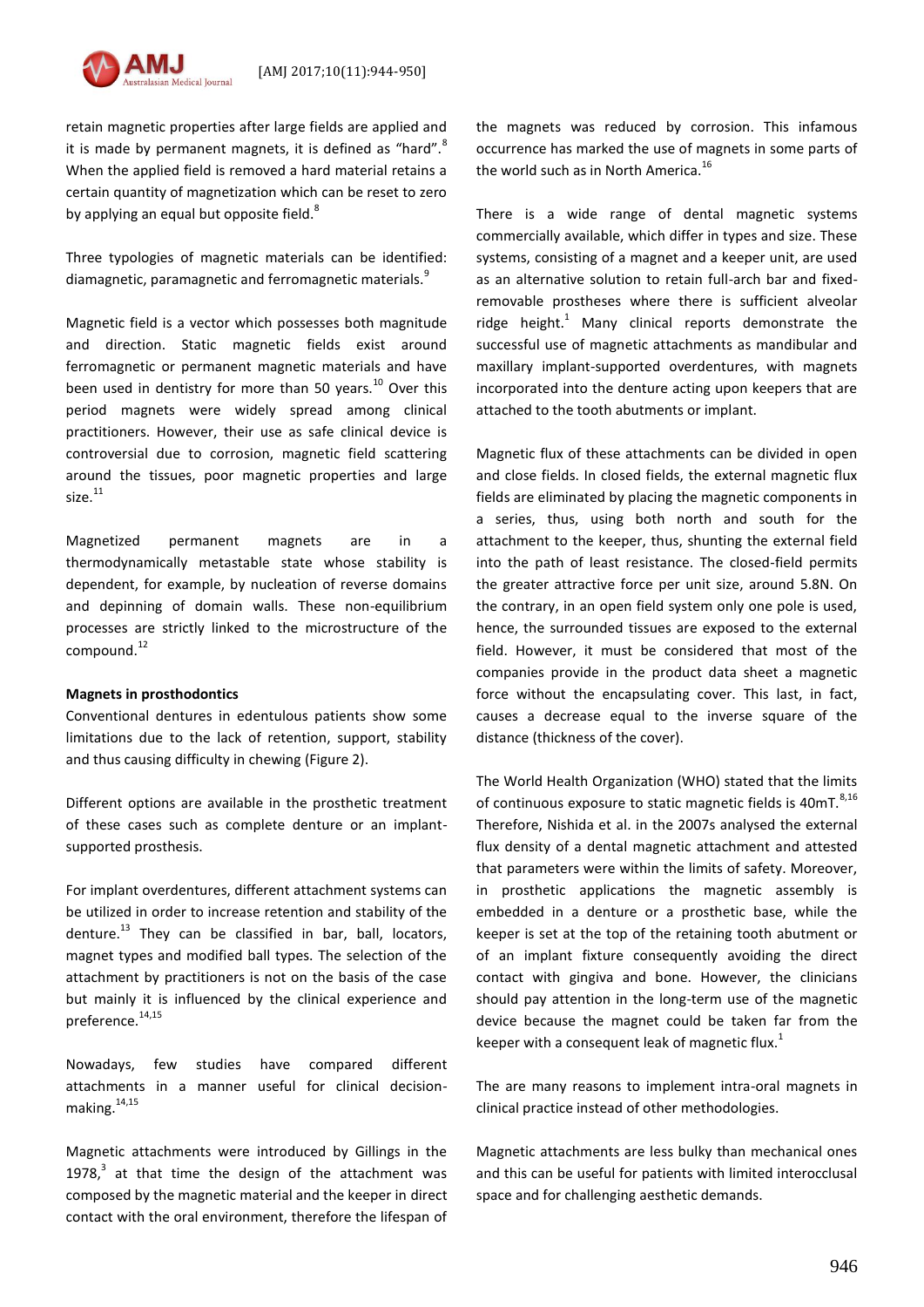

They can also accommodate a moderate divergence of alignment between abutments, since they are not path insertion-dependent. Moreover, they are easy to incorporate into a denture simplifying both the technique and the clinical procedure.<sup>17</sup> The patients physically disabled and/or neuromuscular compromised benefit of the automatic reseating property, of the easy cleaning and placement. For example, in edentulous patients with weak muscle disease such as in Parkinson's disease, magnetic attachments not only keep the denture stable, but also permitted to apply less force for the insertion and removal of the denture.<sup>13</sup>

In comparison with mechanical connectors, magnetic attachments permit the minimum bending moment transmission to the implant and to the bone/implant interface during overdenture dislodgement, which might be in part explained by the denture forward shift caused by load application in the chewing area. After comparing magnetic attachments with bar attachments, it was shown that bar attachments induce a major axial load and bending moment on implant with consequent reduced movement of the overdenture. Ball attachments have been reported to possess the minimum axial force and bending moment to the implant and less movement of the overdenture.<sup>18</sup> For this reason, different studies have analysed the resonance frequencies of magnetic retained implant overdentures, to assess the implant stability quotient (ISQ). Some authors in preliminary studies conducted on magnetic attachments supporting implant overdentures, found a decrease in implant stability after 6 months. On the contrary, Elsyad et al. found that magnetic attachments showed higher implant stability than locator attachments after 1 year. This may be attributed to the increased vertical bone loss with locators compared to magnets.<sup>19</sup>

Magnetic attachment provides unrestricted lateral movement and excellent force transfer characteristics. In addition, the surrounding gingival tissue is not affected by the smoother surface of magnetic systems.

Magnetic connectors, despite their many advantages, do have some drawbacks.

Many patients claimed more retention performance.<sup>20</sup> In addition, spherical and magnetic connectors showed the need of more aftercare than bar construction.<sup>21</sup>

Magnet is reported to retain more plaque than spherical connector, $22$  to reduce comfort and chewing efficacy thus leading to patient dissatisfaction.<sup>23</sup> Other studies confirmed the increase in plaque scores for magnetic and locator attachments. This may be due to the resiliency of both attachments, which allow denture movements and accumulation of food particles and plaque under the denture. Another explanation may be attributed to the decreased awareness caused by increased patient age which affects oral hygiene practice of the patients.

However, magnets recorded significantly higher plaque score than locators after a 1-year follow-up. A similar finding was reported in another study in which the authors found that magnets attracted microbial plaque.<sup>24</sup>

For the same reason, interleukin-1b (IL-1b) was measured in peri-implant crevicular fluid as an indicator for inflammatory process of implant supporting structure. The results confirmed that IL-1b significantly increased with magnetic attachments than locators even though the bleeding index did not significantly increase with time. $^{25}$  In addition to these findings, Wilson et al. demonstrated how permanent magnet corrosion is triggered by the presence of bacterial plaque. In fact, they suffered a 3.2 per cent decrease in mass fraction after 21 days, in the presence of a plaque biofilm.<sup>26</sup>

Wear and corrosion are the main limits that affect longterm durability of magnetic attachments. Corrosion, such as tarnish and pitting, occurs by breakdown of the coating and diffusion of ions through the seal. NdFeB magnets, due to their microstructure composition are highly susceptible to corrosion in oral environments containing chloride.<sup>27</sup>

In order to prevent this problem, laser-welding techniques were introduced in the beginning of the 1990s. In fact, recently commercially available magnetic attachments have been sealed in a ferromagnetic material-housing called yoke, which allow a reduction of magnet replacement over time.

The laser-welding technique use a Nd:YAG laser under argon atmosphere to weld a shield ring made of stainless steel or titanium in the boundary between the cup and the disc yokes until to a depth of about  $70 \mu m$ . Riley et al. affirmed that this new sealing technique reduced the corrosion of intra-oral magnets, however, in the long-period the system seems to fail, due to mechanical and electrochemical stresses.<sup>8</sup>

### **Conclusions**

Prostheses are the crucial element in oral and maxillofacial rehabilitation. The right choice of biomaterials, technique,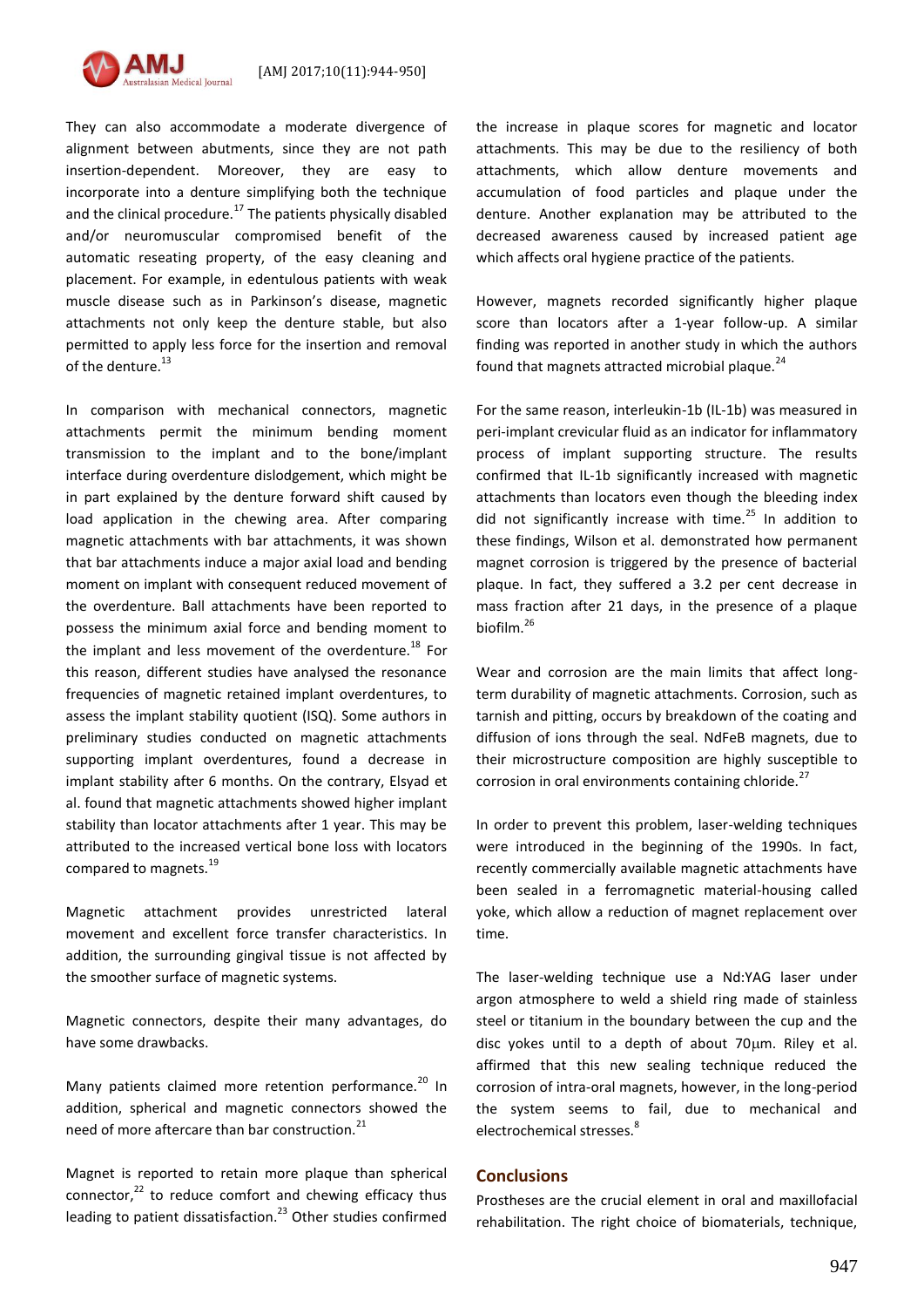

pre-prosthetic surgery and clinical planning is the only way to ensure a good clinical result, reducing the inflammatory conditions related to local trauma and preventing the articular damages due to not correct chewing. $28-31$  The future of dentistry is running towards concepts like tissue engineering and regenerative medicine: the oral cavity is a little-world where to find the right resources to restore many pathologies even far from maxillary district. The use of mesenchymal stem cells (MSCs), for example, has been largely studied just to replace the actual prostheses, as we know them.32-35 Bone tissue, MSCs, PRF, platelets' concentrates and the biomimetic biomaterials will be, in the next years, the main actors in oral surgery and dental prosthesis to get a natural and biological restoration of many dental and periodontal diseases.<sup>36-40</sup> All the above reported improvements will be available in the next future, however, the actual alternative to classic removable prostheses could be the laser-welded magnets used in prosthodontics applications, despite they still require longterm clinical trials to assess both the biocompatibility than the durability under clinical function, thus permitting to increase their use worldwide. On the other hand, many disadvantages are right now present in magnetic attachments, in comparison with the mechanical ones, highlighting how the magnetic system is not able to withstand corrosion phenomena and to manage correctly the magnetic forces for a proper retention of prosthetic denture.

The poor corrosive resistance of magnets within oral fluid requires encapsulation within a new hybrid material. Anyway, magnetic attachments represent a reasonable option, in order to avoid high rigidity at the bone/implant interface in all the clinical trial selected in the present review. Moreover, they can be used in those rare clinical needs, such as non-common aesthetic demands, limited interocclusal space and patients with Parkinson's disease. However, it's important to highlight that the mechanical attachments still represent the best choice in dental prosthetics.

### **References**

- 1. Behnnan S. The implantation of magnets in the jaw to aid denture retention. J Prosth Dent. 1960;10:807–841.
- 2. Akin H. Magnetic flux density of different types of new generation magnetic attachment systems. J Prosthodont. 2015;24:414–418.
- 3. Gillings BR. Magnetic retention for complete and partial overdentures, Part I. J Pros Dent. 1981;45:484–491.
- 4. Mancini GP, Noar JH, Evans RD. The physical characteristics of neodymium iron boron magnets for

tooth extrusion. Eur J Orthod. 1999;21:541–550.

- 5. Sukh R, Tandon P, Singh A, et al. Role of magnets in orthodontics and dentofacial orthopedics: A comprehensive review. Trends Biomater Artif Organs. 2013;27:131–137.
- 6. Jena A, Duggal R, Batra P. Magnet as a dental material An overview. Trends Biomater Artif Organs. 2003;16(2):73–80.
- 7. Khatkar N, Bharathi S, Nath D, et al. Magnets in prosthetic dentistry. J dent sci oral rehabil. 2013;2013:12–14.
- 8. Riley MA, Walmsley AD, Harris IR. Magnets in prosthetic dentistry. J Prosthet Dent. 2001;86:137–142.
- 9. Shackelford JF. Introduction to materials science for engineers. New York: Macmillan Publishing Company; 1988.
- 10.Javid N. The use of magnets in a maxillofacial prosthesis. J Pros Dent. 1971;25:334–341.
- 11. Akaltan F, Can G. Retentive characteristics of different dental magnetic systems. J Prosthet Dent. 1995;74:422– 427.
- 12. Müller KH, Krabbes G, Fink J, et al. New permanent magnets. J Magn Mater. 2001;226:1370–1376.
- 13. Kim HY, Lee JY, Shin SW, et al. Attachment systems for mandibular implant overdentures: A systematic review. J Adv Prosthodont. 2012;4:197–203.
- 14. Trakas T, Michalakis K, Kang K, et al. Attachment systems for implant retained overdentures: A literature review. Implant Dent. 2006;15:24–34.
- 15. van Waas MA. The influence of clinical variables on patients' satisfaction with complete dentures. J Prosthet Dent. 1990;63:307–310.
- 16.Gonda T, Maeda Y. Why are magnetic attachments popular in Japan and other Asian countries? Jpn Dent Sci Rev. 2011;47:124–130.
- 17. Ceruti P, Bryant SR, Lee JH, et al. Magnet-retained implant-supported overdentures: review and 1-year clinical report. J Can Dent Assoc. 2010;76:a52.
- 18. Ciftçi Y, Canay S. The effect of veneering materials on stress distribution in implant-supported fixed prosthetic restorations. Int J Oral Maxillofac Implants. 2000;15:571–582.
- 19. Elsyad MA, Mahanna FF, Elshahat MA, et al. Locators versus magnetic attachment effect on peri-implant tissue health of immediate loaded two implants retaining a mandibular overdenture: a 1-year randomised trial. J Oral Rehabil. 2016;43(4):297–305.
- 20.Naert I, Gizani S, Vuylsteke M, et al. A 5-year prospective randomized clinical trial on the influence of splinted and unsplinted oral implants retaining a mandibular overdenture: prosthetic aspects and patient satisfaction.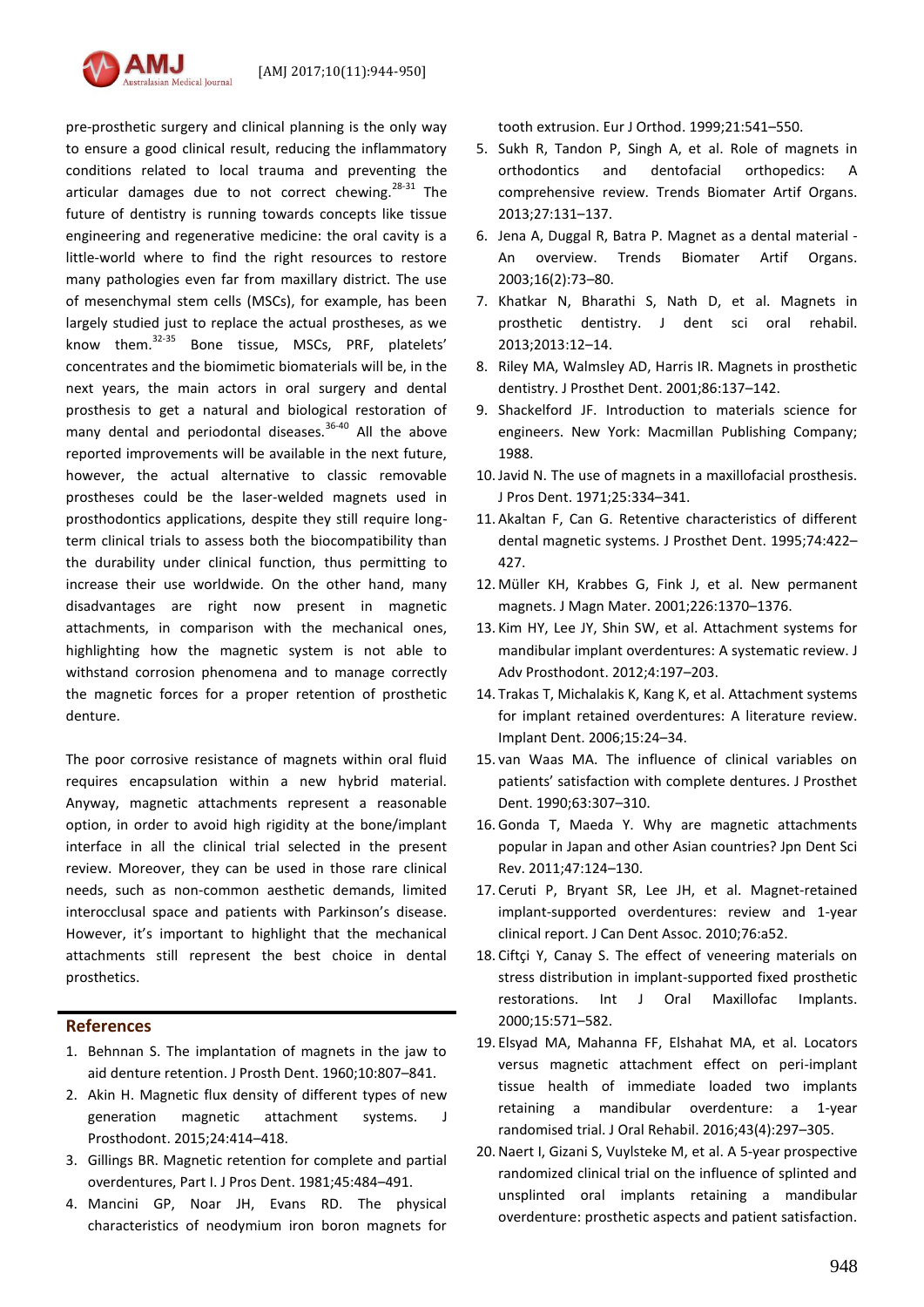

J Oral Rehabil. 1999;26:195–202.

- 21.Naert IE, Hooghe M, Quirynen M, et al. The reliability of implant-retained hinging overdentures for the fully edentulous mandible. An up to 9-year longitudinal study. Clin Oral Investig. 1997;1:119–124.
- 22.Naert I, Gizani S, Vuylsteke M, et al. A 5-year randomized clinical trial on the influence of splinted and unsplinted oral implants in the mandibular overdenture therapy. Part I: Peri-implant outcome. Clin Oral Implants Res. 1998;9:170–177.
- 23. Davis DM, Packer ME. The maintenance requirements of mandibular overdentures stabilized by Astra Tech implants using three different attachment mechanisms- balls, magnets, and bars; 3-year results. Eur J Prosthodont Restor Dent. 2000;8:131–134.
- 24. Wilson M, Patel H, Kpendema H, et al. Corrosion of the intra-oral magnets by multi-species biofilms in the presence and absence of sucrose. Biomaterials. 1997;18:53–57.
- 25. Boeckler AF, Ehring C, Morton D, et al. Corrosion of dental magnet attachments for removable prostheses on teeth and implants. J Prosthodont. 2009;18:301–8.
- 26. Fabiano F, Celegato F, Giordano A, et al. Assessment of corrosion resistance of Nd–Fe–B magnets by silanization for orthodontic applications. Phys B Condens Matter. 2014;435:92–95.
- 27. Calabrese L, Bonaccorsi LM, Borsellino C, et al. Electrochemical impedance spectroscopy behaviour of NdFeB coated magnets in saliva solution for orthodontic applications. Sol St Phen. 2015;227:515–518.
- 28. Inchingolo F, Marrelli M, Annibali S, et al. Influence of endodontic treatment on systemic oxidative stress. Int J Med Sci. 2014;11(1):1.
- 29. Tatullo M, Marrelli M, Scacco S, et al. Relationship between oxidative stress and "burning mouth syndrome" in female patients: a scientific hypothesis. Eur Rev Med Pharmacol Sci. 2012;16(9):1218–21.
- 30. Inchingolo F, Marrelli M, Annibali S, et al. Influence of endodontic treatment on systemic oxidative stress. Int J Med Sci. 2013;11(1):1–6.
- 31. Tatullo M, Simone GM, Tarullo F, et al. Antioxidant and Antitumor Activity of a Bioactive Polyphenolic Fraction Isolated from the Brewing Process. Sci Rep. 2016;6:36042.
- 32. Marrelli M, Paduano F, Tatullo M. Human Periapical Cyst–Mesenchymal Stem Cells Differentiate into Neuronal Cells. J Dent Res. 2015;94(6):843–52.
- 33. Tatullo M, Falisi G, Amantea M, et al. Dental pulp stem cells and human periapical cyst mesenchymal stem cells in bone tissue regeneration: Comparison of basal and osteogenic differentiated gene expression of a newly

discovered mesenchymal stem cell lineage. J Biol Regul Homeost Agents. 2015;29(3):713–8.

- 34. Tatullo M, Marrelli M, Falisi G, et al. Mechanical influence of tissue culture plates and extracellular matrix on mesenchymal stem cell behavior: A topical review. Int J Immunopathol Pharmacol. 2016;29(1):3–8.
- 35. Marrelli M, Falisi G, Apicella A, et al. Behaviour of dental pulp stem cells on different types of innovative mesoporous and nanoporous silicon scaffolds with different functionalizations of the surfaces. J Biol Regul Homeost Agents. 2015;29(4):991–7.
- 36. Paduano F, Marrelli M, White LJ, et al. Odontogenic differentiation of human dental pulp stem cells on hydrogel scaffolds derived from decellularized bone extracellular matrix and collagen type I. PloS one. 2016;11(2):e0148225.
- 37. Marrelli M, Pujia A, Palmieri F, et al. Innovative approach for the in vitro research on biomedical scaffolds designed and customized with CAD-CAM technology. Int J Immunopathol Pharmacol. 2016;29(4):778–83.
- 38. Paduano F, Marrelli M, Palmieri F, et al. CD146 expression influences periapical cyst mesenchymal stem cell properties. Stem Cell Rev. 2016;12(5):592–603.
- 39. Marrelli M, Tatullo M. Influence of PRF in the healing of bone and gingival tissues. Clinical and histological evaluations. Eur Rev Med Pharmacol Sci. 2013;17(14):1958–62.
- 40. Marrelli M, Gentile S, Palmieri F, et al. Correlation between Surgeon's experience, surgery complexity and the alteration of stress related physiological parameters. PLoS One. 2014;9(11):e112444.

### **PEER REVIEW**

Not commissioned. Externally peer reviewed.

### **CONFLICTS OF INTEREST**

The authors declare that they have no competing interests.

# **FUNDING**

None